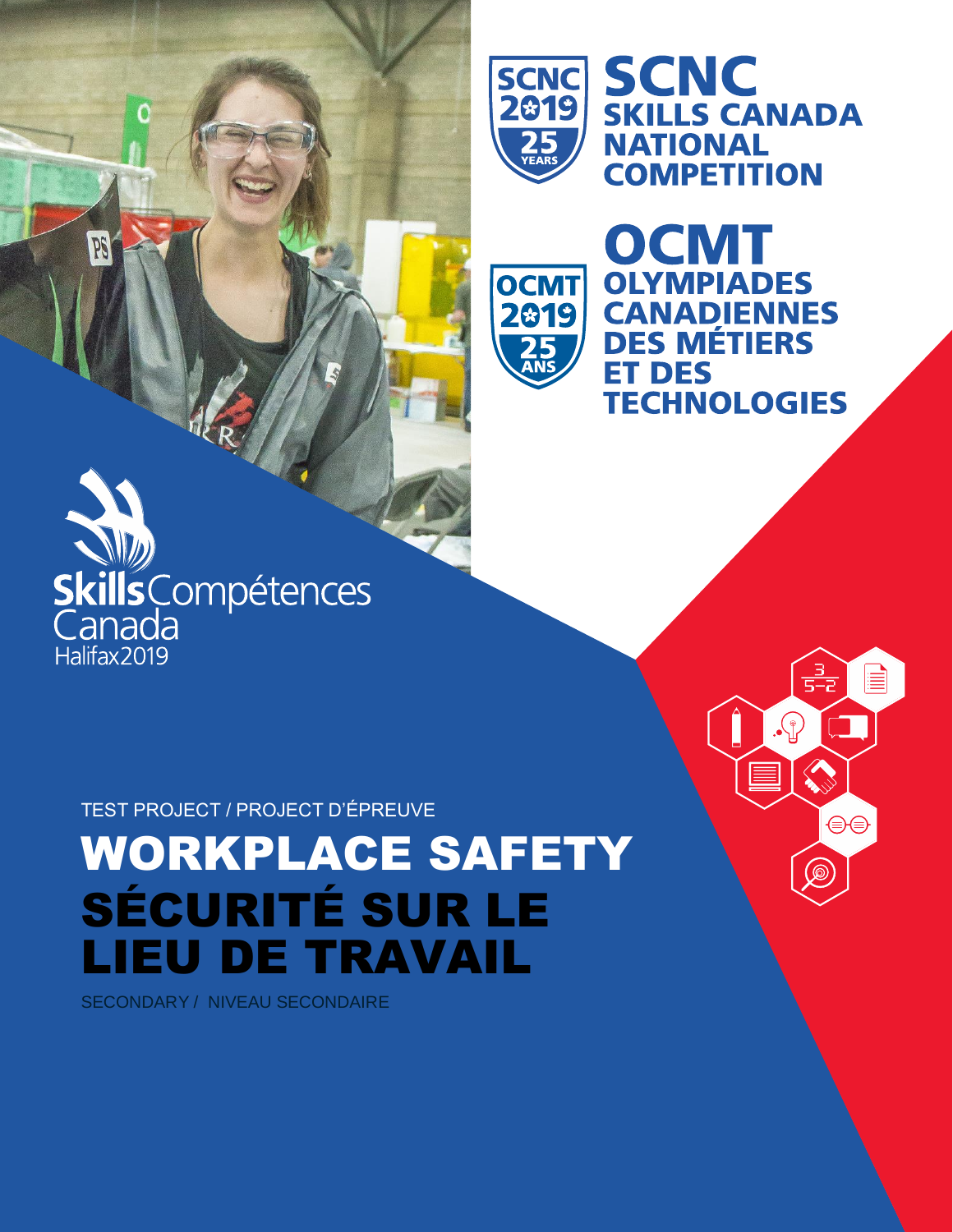

## **Overview:**

The purpose of this document is to provide competitors with the additional details of the three activities that make up the 2019 Workplace Safety National competition.

There are three activities in the Workplace Safety competition:

- 1. Hazard Identification
- 2. Hazard Control Search
- 3. Occupational Health and Safety (OHS) Research / Presentation

The activities have the following weight:

| 1. Hazard Identification         | .38% |
|----------------------------------|------|
| 2. Hazard Control Search         | .32% |
| 3. OHS Research and Presentation | .30% |

This document contains an outline of the expectation of each activity and how they will be scored.

Should competitors have further questions, they are encouraged to contact their Provincial / Territorial representative on the Workplace Safety National Technical Committee or alternatively either Chair Jennifer Wilson (NL) [jncwilson98@yahoo.com](mailto:jncwilson98@yahoo.com) or Co-Chair Brad Compton (SK) bcompton@wcbsask.com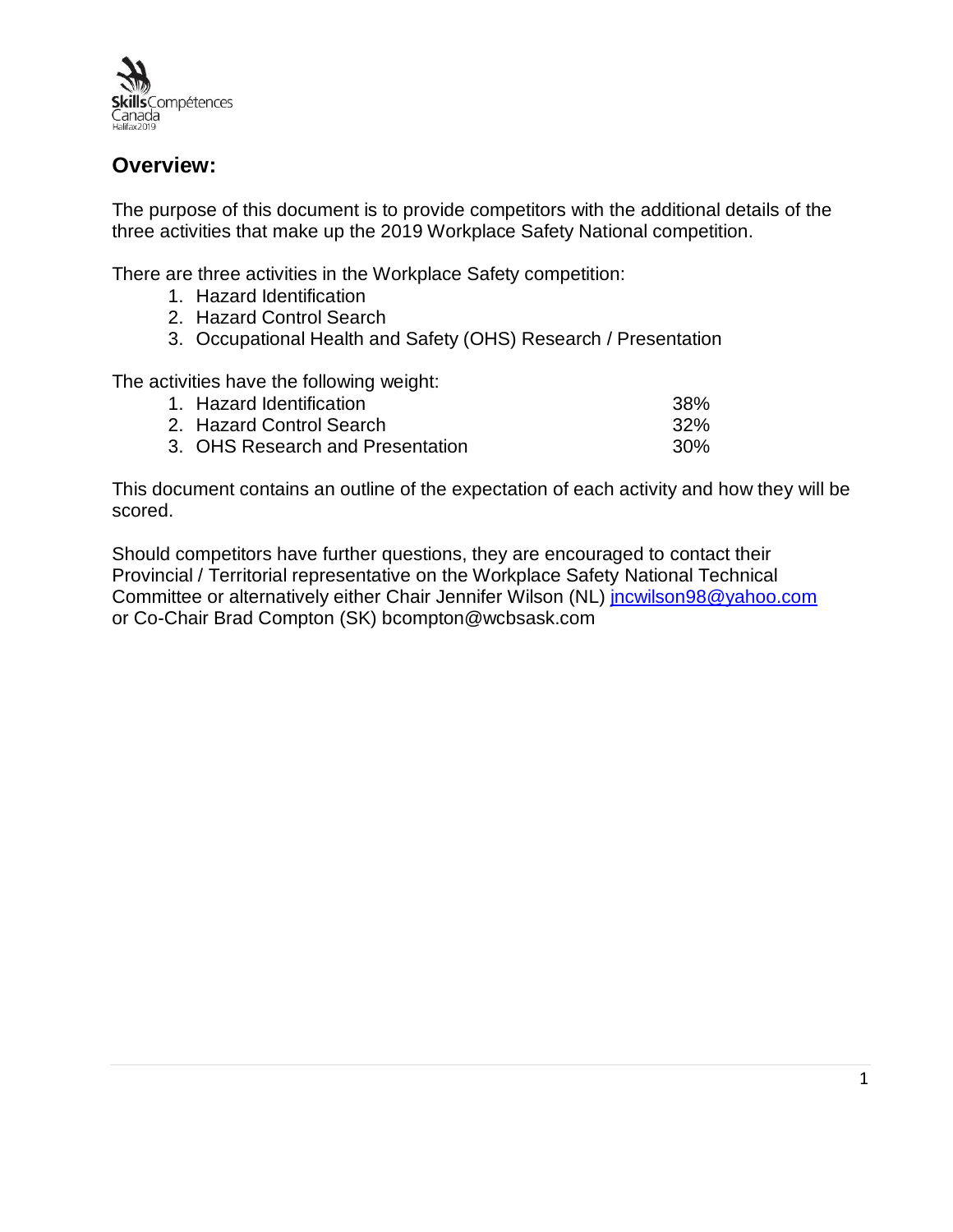

# **Activity: Hazard Identification**

Value: 38% of final mark

### **Overview**

- Each competitor will receive a mock workplace orientation prior to starting this activity.
- Each competitor will be provided with a Hazard Identification activity answer booklet.
- Competitors will be given sixty (60) consecutive minutes to complete this activity.
- The competitor must identify twelve (12) hazards (two (2) for each of the six (6) hazard categories i.e. physical, biological, chemical, ergonomic, safety, psychological). These will be found in the mock workplace which will be revealed at the time of the competition.
- There will be more than one competitor in the mock workplace at any one time.
- No electronic devices may be used for this activity.
- Competitors are required to wear long pants covering the ankle with their provincial / territorial competition shirt.

## **How will competitors be marked?**

For each hazard identified, the competitor will earn:

- Up to 1 marks for correctly identifying the hazard.
- Up to 1 mark for correctly explaining why it is a hazard, or "what could happen."
- Up to 1 mark for correctly describing what must be done to control the hazard, thus preventing injury or illness.
- There will be one bonus question worth 2 marks

### Example:

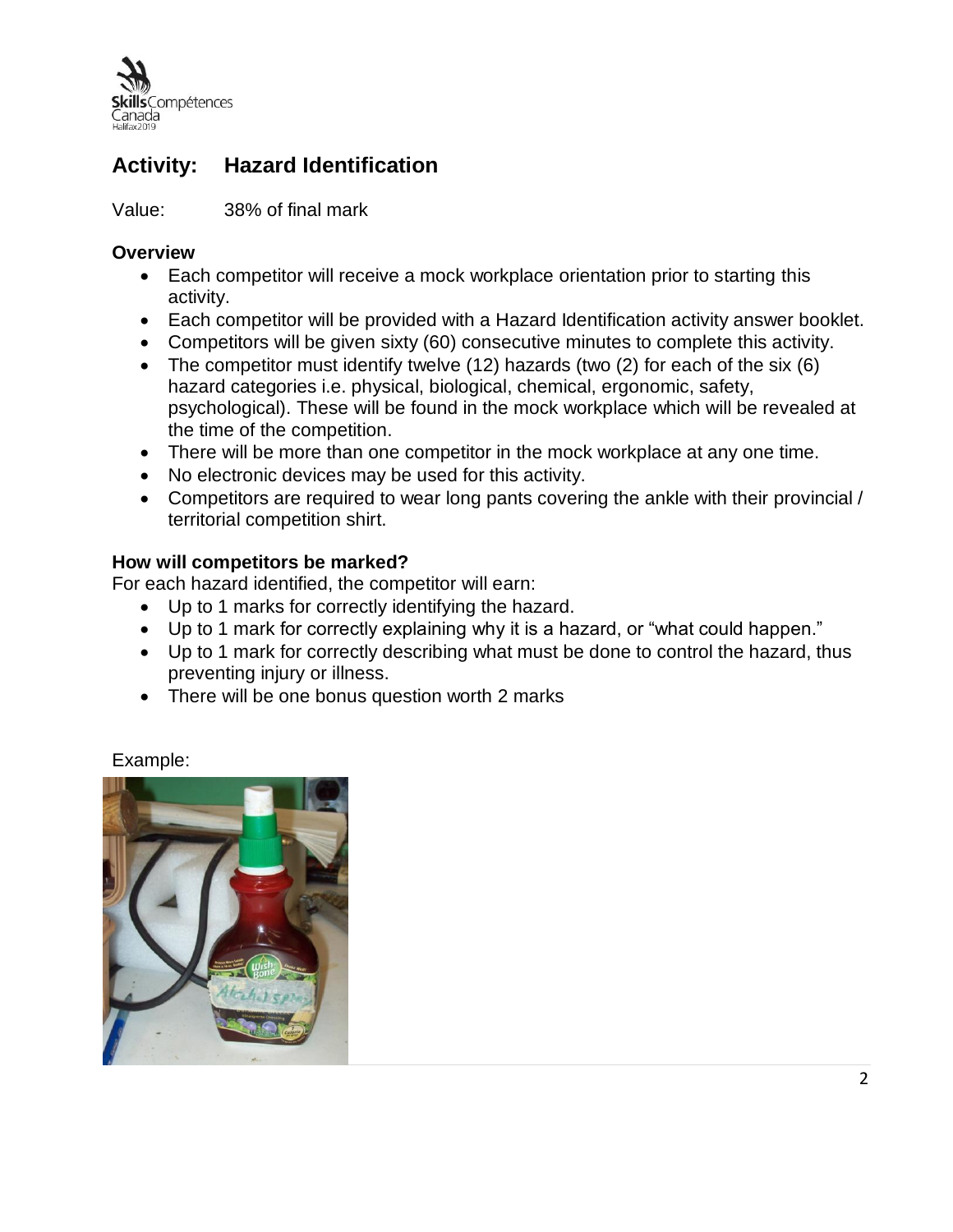

| What is the hazard?<br>Use of a consumer food bottle for a chemical and not a proper WHMIS<br>label.                                                                                                                                 | /1 |
|--------------------------------------------------------------------------------------------------------------------------------------------------------------------------------------------------------------------------------------|----|
| What could happen?<br>Worker could mistake bottle, chemical could melt plastic.                                                                                                                                                      | /1 |
| What needs to be done to control the hazard?<br>Retrain workers on WHMIS and what information needs to be on a<br>workplace label.<br>Ensure proper containers are available to decant hazardous liquids into a<br>proper container. |    |

### *What might competitors do to prepare for this activity?*

To prepare for this activity, competitors may wish to:

- Use this link [http://www.ccohs.com/oshanswers/hsprograms/hazard\\_risk.html](http://www.ccohs.com/oshanswers/hsprograms/hazard_risk.html) to check out "What are examples of hazards?" and "What types of hazards are there?"
- Use this link<http://www.ccohs.ca/oshanswers/prevention/effectiv.html> to check out "What type of hazards do we look for in a workplace?"
- Do an online search of "workplace hazards."
- Talk to parents and other experienced workers about hazards in their workplaces.
- Talk to a member of the Occupational Health and Safety Committee at their school or workplace.

*Essential Skills – <sup>6</sup> Writing, 7Thinking (Critical Thinking), 8Document Use*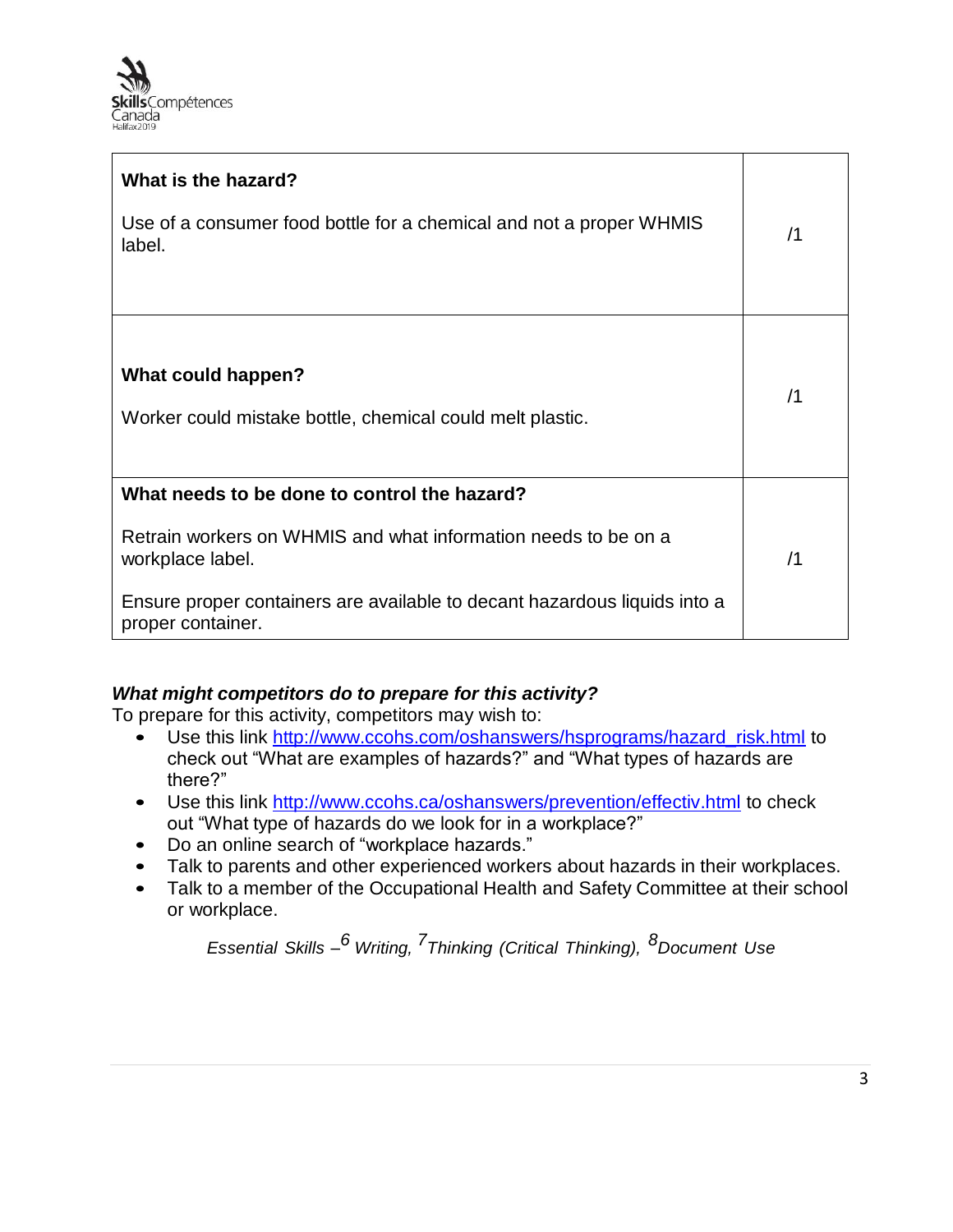

# **Activity: Hazard Control Search**

Value: 32% of final mark

## **Overview**

- Each competitor will be provided with a Hazard Control worksheet.
- Competitors will be given three (3) consecutive hours (180 minutes) to complete the hazard control activity.
- More than one competitor will be participating in the hazard control activity at any one time.
- The competitors will be escorted to observe four (4) competitions, pre-determined by the NTC.
- Judges will ensure that each competitor has their allotted time.
- Clipboards will be provided for use during this activity.
- Competitors are required to wear high visibility vests (provided), long pants covering the ankle with their provincial / territorial competition shirt.

## **How will competitors be marked?**

- Competitors will be marked on their ability to gather information on hazard control, as demonstrated in the written answers they provide in their worksheets.
- When collecting information on hazard control, competitors will be expected to use a combination of observing and asking questions, always be respectful of the fact that a competition is going on, and that distractions to the contest competitors will not be permitted. Observation must be done from outside the competition site.
- Marks will be awarded on the completeness of their answers, as follows:

| #             | Question                                                                                                                         | <b>Maximum marks</b> |
|---------------|----------------------------------------------------------------------------------------------------------------------------------|----------------------|
|               | What are four (4) hazards associated with this type of<br>work?                                                                  | 2                    |
| $\mathcal{P}$ | What are three (3) controls you observed at this<br>competition site?                                                            | 1.5                  |
| 3             | Provide a detailed written description of one of the controls<br>you observed, explaining how it works to control the<br>hazard. | 1.5                  |
| 4             | Provide a detailed diagram of the control described in<br>Question 3.                                                            | 1.5                  |
| 5             | Which type of hazard control is described in Questions 3<br>and 4? Is it Engineering, Administrative or PPE?                     | 0.5                  |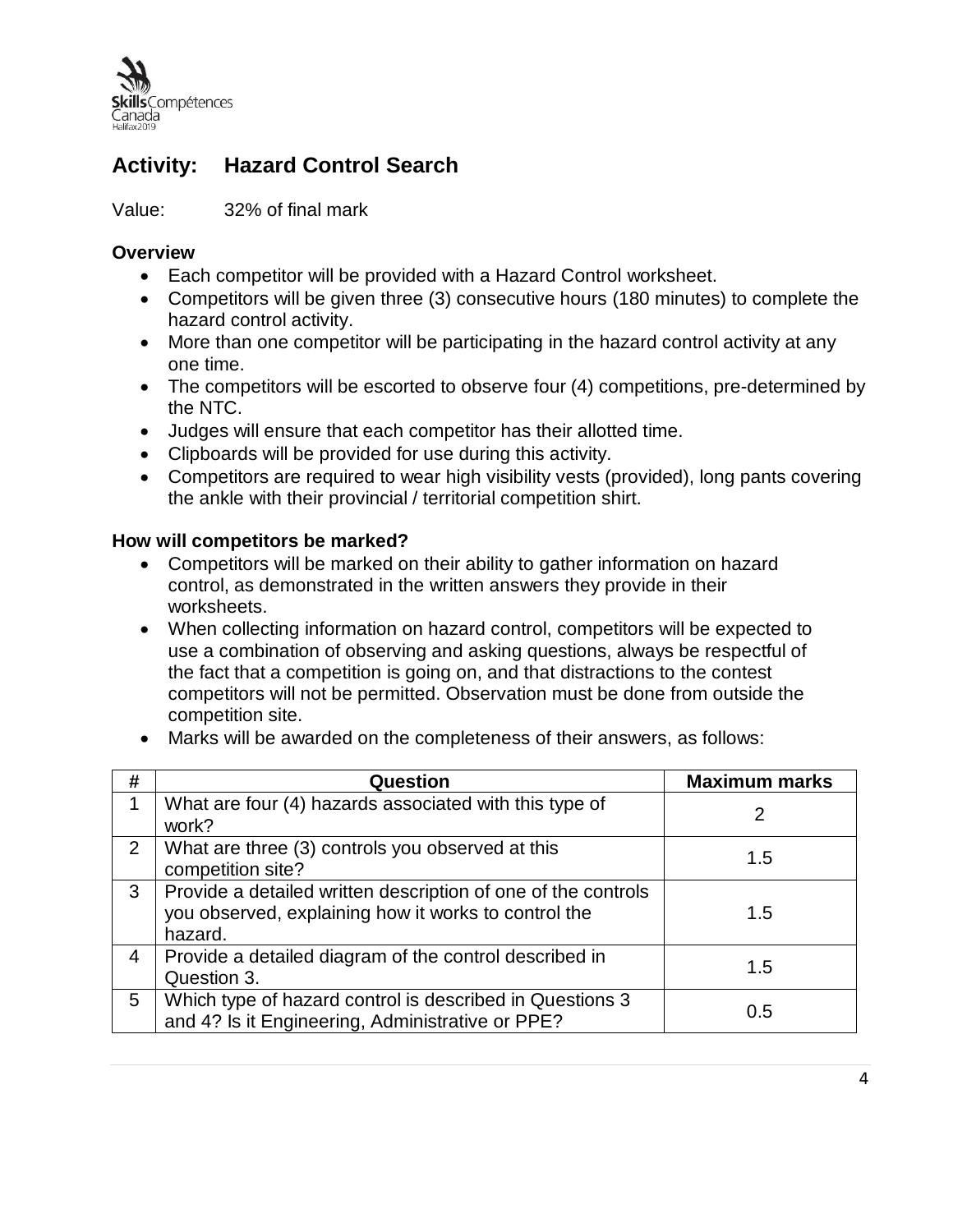

| 6 List two (2) challenges associated with the hazard control |  |
|--------------------------------------------------------------|--|
| described in Questions 3, 4, and 5.                          |  |

## **Example**

Competition site observed is Welding.

| #              | Question                                                                                                                            | <b>Answer</b>                                                                                                                                                                                                                                                                                                                                                                                                                                                                                                                                                                                                                                                                                  | <b>Maximum</b><br><b>Marks</b> |
|----------------|-------------------------------------------------------------------------------------------------------------------------------------|------------------------------------------------------------------------------------------------------------------------------------------------------------------------------------------------------------------------------------------------------------------------------------------------------------------------------------------------------------------------------------------------------------------------------------------------------------------------------------------------------------------------------------------------------------------------------------------------------------------------------------------------------------------------------------------------|--------------------------------|
| $\mathbf{1}$   | What are four (4) hazards associated<br>with this type of work?                                                                     | Ergonomic (MSI), exposure to UV<br>light, toxic fumes and gases, heat<br>/ fire                                                                                                                                                                                                                                                                                                                                                                                                                                                                                                                                                                                                                | $\overline{2}$                 |
| $\overline{2}$ | What are three (3) controls you<br>observed at this competition site?                                                               | Local exhaust ventilation, PPE,<br>appropriate rest/breaks                                                                                                                                                                                                                                                                                                                                                                                                                                                                                                                                                                                                                                     | 1.5                            |
| 3              | Provide a detailed written description of<br>one of the controls you observed,<br>explaining how it works to control the<br>hazard. | Local exhaust ventilation captures<br>contaminates at, or very near, the<br>source and exhaust to the<br>outside. It is used to provide a<br>continuous supply of fresh outside<br>air. It can maintain temperature<br>and humidity at a comfortable<br>level, reduces potential fire or<br>explosion hazards, and removes<br>or dilutes airborne contaminants.<br>This system consists of a hood<br>(also known as the air intake<br>area), duct work that is used to<br>move air from one area to<br>another, an air cleaner, and air<br>mover (or fan) to bring in outside<br>clean and exhaust the indoor<br>contaminate air, and a discharge<br>stack to exhaust the contaminated<br>air. | 1.5                            |
| $\overline{4}$ | Provide a detailed diagram of the control<br>described in Question 3.                                                               |                                                                                                                                                                                                                                                                                                                                                                                                                                                                                                                                                                                                                                                                                                | 1.5                            |
| 5              | Which type of hazard control is<br>described in Questions 3 and 4? Is it<br>Engineering, Administrative or PPE?                     | Engineering                                                                                                                                                                                                                                                                                                                                                                                                                                                                                                                                                                                                                                                                                    | 0.5                            |
| 6              | List two (2) challenges associated with<br>the hazard control described in<br>Questions 3, 4, and 5.                                | Preventative<br>maintenance,<br>Effectiveness of the air<br>flow                                                                                                                                                                                                                                                                                                                                                                                                                                                                                                                                                                                                                               | 1                              |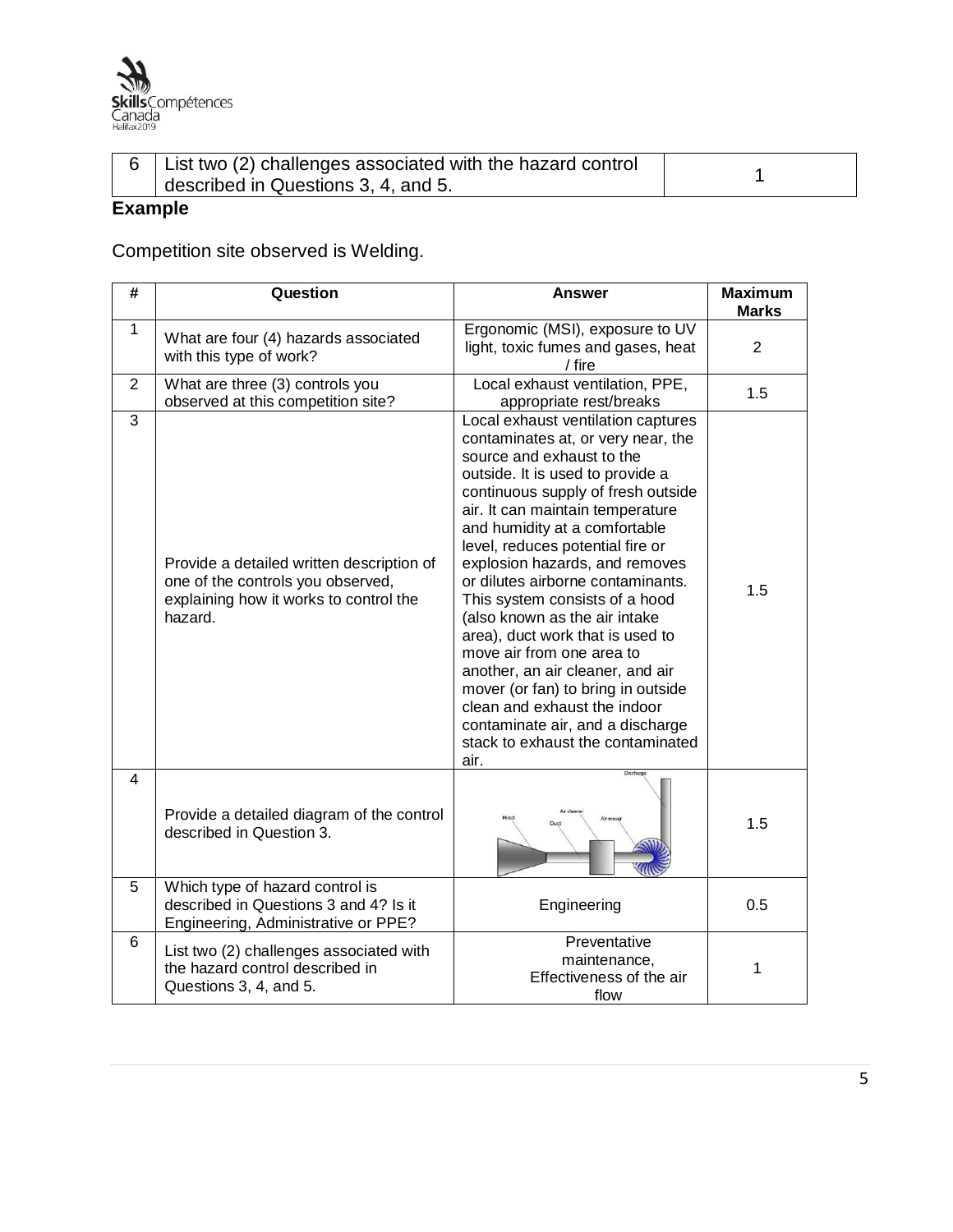

## *What might competitors do to prepare for this activity?*

To prepare for this activity, competitors may wish to:

- Use this link [http://www.ccohs.com/oshanswers/hsprograms/hazard\\_risk.html](http://www.ccohs.com/oshanswers/hsprograms/hazard_risk.html) to check out "What are examples of hazards?" and "What types of hazards are there?"
- Use this link<http://www.ccohs.ca/oshanswers/prevention/effectiv.html> to check out "What type of hazards do we look for in a workplace?"
- Use this link [http://www.ccohs.ca/oshanswers/hsprograms/hazard\\_control.html](http://www.ccohs.ca/oshanswers/hsprograms/hazard_control.html) to check out "What is a hazard control program?", "What are the main ways to control a hazard?", and "What are some of examples of these controls?"
- Do an online search of "workplace hazards" and "workplace controls."
- Talk to parents and other experienced workers about hazards in their workplaces.
- Talk to a member of the Occupational Health and Safety Committee at their school or workplace.

*Essential Skills – <sup>2</sup> Oral Communication, <sup>6</sup> Writing, 7Thinking (Critical Thinking), 8Document Use*